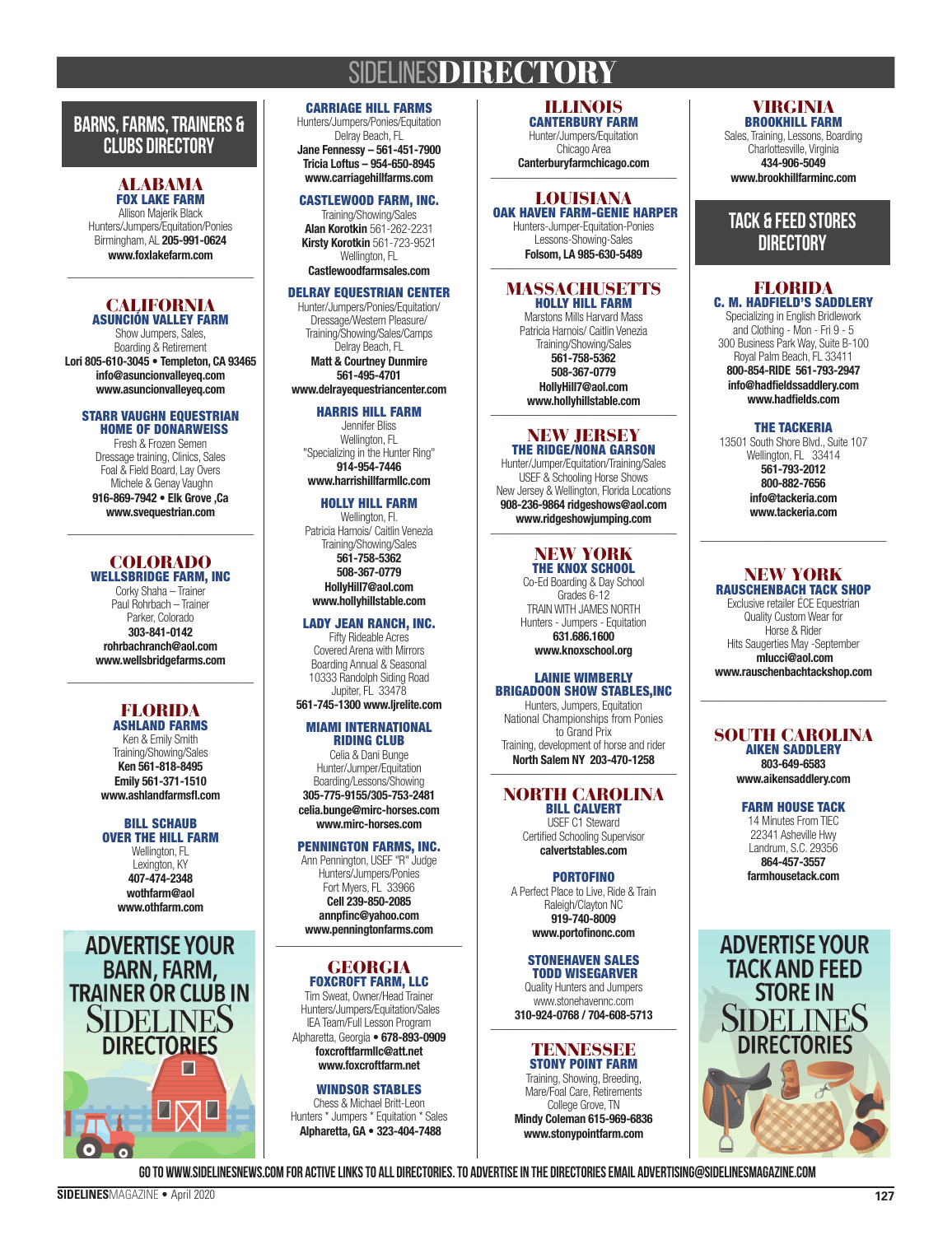# **SIDELINESDIRECTORY**

### **REAL ESTATE DIRECTORY**

#### CALIFORNIA NONA GREEN & ASSOCIATES

 Coldwell Banker Realty CalDRE00692351 42nd YR serving Los Angeles/Ventura co. 818-292-8860 • AgouraHorseProperty.com *"horse people helping horse people"* \_\_\_\_\_\_\_\_\_\_\_\_\_\_\_\_\_\_\_\_\_\_\_\_\_\_\_\_\_\_\_\_

#### COLORADO ANDREA PRICE VALENZUELA

Equestrian Lifestyle Expert Realtor/Owner of Price & Co Real Estate | Equestrian Living 303-956-9691 www.pricecohomes.com

### MAURI TRACY

HOMES FOR HORSE AND RIDER RE/MAX Professionals Broker Associate Phone 303-921-4814 www.LoveWhereYouLiveColorado.com

 $\overline{\phantom{a}}$  , where the contract of the contract of the contract of the contract of the contract of the contract of the contract of the contract of the contract of the contract of the contract of the contract of the contr FLORIDA BOBBY GINSBERG REALTOR Equestrian Properties Land & Luxury Homes

ENGEL & VÖLKERS Wellington 631-871-4059 BROWNING REALTY, INT'L

561-358-6040 Browningrealty@gmail.com www.wellingtonequestrianhomes.com

> CLAIRE KHUEN, REALTOR KW Cornerstone Realty, OCALA Phone 352-362-0293 candckhuen@aol.com

### DAVID WELLES, P.A.

Equestrian Sotheby's Wellington Equestrian & Luxury Properties Cell: 561-313-9123 dawelles@gmail.com

### EQUINE HOMES REAL ESTATE LLC

Equestrian and Country Properties Judy Fallon 561-676-7980 judy@equinehomes.com www.equinehomes.com

HOLLY ANN CHANEY DOUGLAS ELLIMAN C: 561-719-0828 hollychaneygroup@gmail.com

### JOAN PLETCHER, REALTOR

Considering Ocala? Estates, Farms & Training Centers Text or Call 352-804-8989 www.joanpletcher.com

LAURALYN LANE, REALTOR 407-765-1418 CentralFloridaEquestrianMarket.com

### MARIA MENDELSOHN REALTOR

Equestrian & Luxury Properties 561-758-1605 Wellington & Hamptons MariaMendelsohn.com

MARTHA W. JOLICOEUR, P.A. Wellington Farms & Estates

Douglas Elliman Real Estate Phone: 561-797-8040 www.marthasproperties.com

#### MATT JOHNSON, REALTOR Farms & Estates

Selling Wellington, FL for over 22 years Engel & Völkers 561-313-4367 Matt@MattSells.com www.MattSells.com

### NANCY BATCHELOR

EWM REALTY INTERNATIONAL Miami - Ft. Lauderdale Specialist M: 305-903-2850 O: 786-578-4122 www.nancybatchelor.com

### PHILLIS M. MANIGLIA, PA, REALTOR

Loxahatchee Groves Farms, Homes & Land 561-460-8257 Saddle Trails Realty Inc. pm.saddletrailsrealty@gmail.com www.phillismaniglia.com

ROBERT ROSS, P.A. Equestrian Real Estate Keller Williams Realty-Wellington Phone: 561-758-6185 Email: robsross@aol.com

#### ROYAL SHELL REAL ESTATE Serving all of Ocala – Homes, Farms and Land Ocala, FL 352.369.6969

www.RoyalShellRealEstate.com SHOWCASE PROPERTIES OF CENTRAL FLORIDA

Specializing in Equestrian Properties DISCOVER OCALA 352-351-4718 www.showcaseocala.com

### TRAVIS LAAS, DVM

A Real Estate Advisor Specializing in Exceptional Equestrian Properties, Land Listings and Luxury Estates. Engel & Volkers Wellington +1 561-906-7007 Dr.TravisLaas@gmail.com

### **KENTUCKY** ARNOLD KIRKPATRICK

 $\mathcal{L}=\mathcal{L}=\mathcal{L}=\mathcal{L}=\mathcal{L}=\mathcal{L}=\mathcal{L}=\mathcal{L}=\mathcal{L}=\mathcal{L}=\mathcal{L}=\mathcal{L}=\mathcal{L}=\mathcal{L}=\mathcal{L}=\mathcal{L}=\mathcal{L}=\mathcal{L}=\mathcal{L}=\mathcal{L}=\mathcal{L}=\mathcal{L}=\mathcal{L}=\mathcal{L}=\mathcal{L}=\mathcal{L}=\mathcal{L}=\mathcal{L}=\mathcal{L}=\mathcal{L}=\mathcal{L}=\mathcal{L}=\mathcal{L}=\mathcal{L}=\mathcal{L}=\mathcal{L}=\mathcal{$ 

& COMPANY Central Kentucky's Most Respected wFarm Broker 859-576-8195 www.kirkfarms.com

### LESLEY WARD, REALTOR®

Bluegrass Homes and Horse Farms 859-361-3246 www.biedermanrealestate.com

### \_\_\_\_\_\_\_\_\_\_\_\_\_\_\_\_\_\_\_\_\_\_\_\_\_\_\_\_\_\_\_\_ MASSACHUSETTS

EQUINE HOMES REAL ESTATE LLC Equestrian and Country Properties Sue Marzo 508-450-6209 suemarzo@equinehomes.com www.equinehomes.com

GINETTE BROCKWAY Farms & Estates, Boston Area 978-621-4370 www.homesandhorses.com

### RE/MAX REAL ESTATE CENTER

Cindy Gleichauf Carriage House Farm/Aerial Tour www.760WestStreet.com

### NEW YORK

BROWN HARRIS STEVENS Hamptons Real Estate www.brownharrisstevens.com

MARIA MENDELSOHN REALTOR Equestrian & Luxury Properties 561-758-1605 Wellington & Hamptons MariaMendelsohn.com

SALLY SLATER Specializing in Luxury & Equestrian Properties Westchester and Fairfield Counties NY/CT Douglas Elliman Real Estate 914-584-0137/sally.slater@elliman.com \_\_\_\_\_\_\_\_\_\_\_\_\_\_\_\_\_\_\_\_\_\_\_\_\_\_\_\_\_\_\_\_

### NORTH CAROLINA

BROWN, LILLIE Town & Country Realtors Horse Farms Specialist Tryon, NC Direct Line: 828.894-3861

trvonhorsefarms.com

#### NEW HAMPSHIRE EQUINE HOMES REAL ESTATE LLC

Equestrian and Country Properties Linda Fish-Brown 603-496-5437 LFB@equinehomes.com www.equinehomes.com

### SOUTH CAROLINA CAROLINA REAL

ESTATE COMPANY 803-648-8660 or 800-880-0108 www.carolinahorseproperties.com

### CS REALTY - TRYON AREA

Chuck Stark (843) 568-3974 www.chuckstark.com

#### AIKEN'S FINEST DAVID STINSON

Keller Williams Realty Your Best Friend In Real Estate (803) 640-0123 FineHomesOfAiken.com

#### DEIRDRE S VAILLANCOURT MEYBOLM REALTORS

World Class Luxury Farm Properties (803) 640-459 www.aikenscproperties.com

KARL MCMILLAN, BROKER

Caldwell Banker 843-693-6115 FindHomesinAiken.com

#### SULLIVAN TURNER TEAM Equestrian & Luxury Properties

CISSIE SULLIVAN | TRACEY K. TURNER | DAVID MILLER (803) 998-0198 | Meybohm Real Estate SullivanTurnerTeam.com

SOUTH DAKOTA GREAT PEAKS REALTY

Heath Gram 605-209-2052 www.greatpeaksrealty.com \_\_\_\_\_\_\_\_\_\_\_\_\_\_\_\_\_\_\_\_\_\_\_\_\_\_\_\_\_\_\_\_

### VIRGINIA

BUNNY FRENCH Loring Woodriff Real Estate Associates 434-996-1029 www.loringwoodriff.com

### **EQUESTRIAN SERVICES DIRECTORY**

#### ACCOMMODATIONS BED & BARN FARMS

Lodging/Overnight Stabling Forest City, NC/Tryon Area 828-248-4463 www.bedandbarnnc.com

> APPAREL EQUINE DIVINE

Clothing, Gifts & Sporting Art 803-642-9772 www.equinedivineonline.com

### BARN BUILDERS  $\sim$  PENNSYLVANIA  $\sim$

Horizon Structures, LLC Delivered Fully Assembled and Ready for Immediate Use

888-447-4337 info@horizonstructures.com www.horizonstructures.com

### TRYON BUILDERS, LLC

Fine Homes and Equestrian Facilities 828-777-5688 reedmcnutt@gmail.com

> WOODYS BARNS Serving all of Florida 1-866-71-WOODY www.woodysbarns.com

### BOOT REPAIR

WOODY'S OF WELLINGTON, INC. EQUESTRIAN BOOT REPAIR In Business Since 1987 561-798-1440 woodyswellington.com

### CUSTOM BARN DOORS AND GRILLS **BARNWARE®**

Custom Entrance/Stall Doors & Grills 910-944-8110 www.barnware.com

### EDUCATION AMERICAN HERITAGE **SCHOOL**

College Preparatory with Equestrian Program for PK3 - Grade 12 6200 Linton Blvd., Delray Beach, FL 561-495-7272 www.ahschool.com

**Go to www.sidelinesnews.com for active links to all Directories. To advertise in the Directories email advertising@sidelinesmagazine.com**